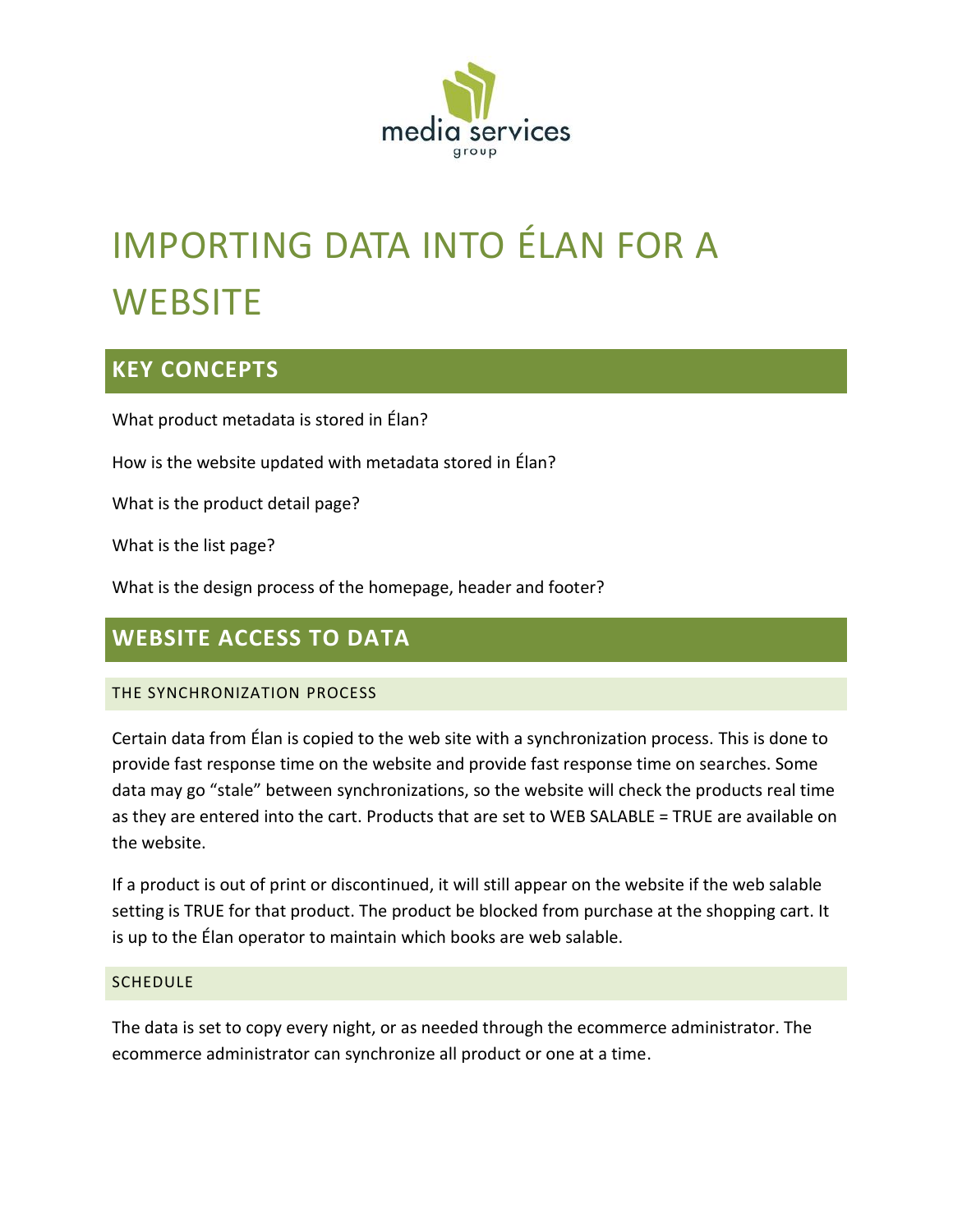| Refresh all products: |     |                                |
|-----------------------|-----|--------------------------------|
|                       | Run | Skip UDFS and Authors (faster) |
|                       |     |                                |

Products that are set to web salable false are removed from the site once a day. There is no ability to delete the products from the ecommerce administrator.

An Élan operator can set the product as DISPLAY NO on the website and it will be hidden.

| Title:   | <b>TEST PHYSICAL PRODUCT IN STOCK</b> |                        |        |         |  |
|----------|---------------------------------------|------------------------|--------|---------|--|
| lsbn:    | 9781475965155                         | Elan BookID: TEC001    | Price: | \$14.95 |  |
| Author:  | <b>TECAUTHOR INDV</b>                 | Discount Price: \$7.47 |        |         |  |
| )isplay: | ast sync: 12/20/2018                  | Keytype: NoKey/HC      |        |         |  |

# **FIELDS ON THE WEBSITE**

### MARKETING FIELDS

The marketing fields from Élan Web. These can contain html characters

Long Description: Intended for the main product description on the website.

Short Description: can be added the website for purposed TBD

Abstract: Intended to be an abstract of the product. Used on the product list page.

Ad Copy: Used as a 'keywords' field on the website. Intended to be not displayed on the website but used in the meta tagging on the product detail page, and to be searchable, so keywords not found in the product description or other metadata can be added using a keyword. Keywords can also be used to sort data on the list page, for example:

| Title             | Keyword        |
|-------------------|----------------|
| Year One          | 1              |
| Year Two          | $\overline{2}$ |
| <b>Year Three</b> | 3              |
| Year Four         |                |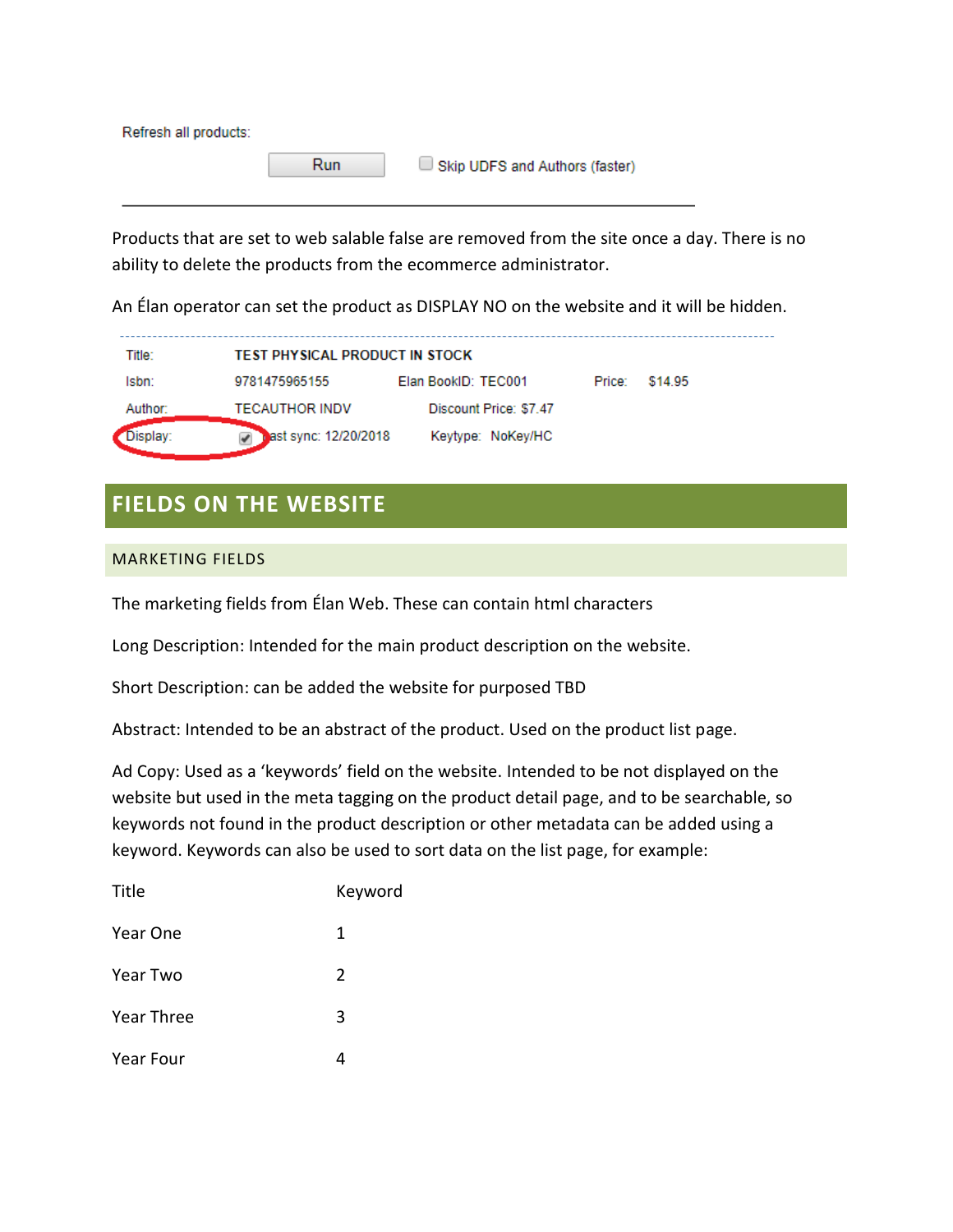The website can be set to sort by keyword field, so if a value is entered it will sort on the keyword first, then by title.

### Subtitle

Long Title: Intended to be the display on the website. If no long title is loaded on the product the title from Élan is used.

Pen Name: see setting up author information below.

The marketing fields for a product is located here in Élan.Web:

| <b>General Marketing</b><br><b>Product Maintenance</b>         |                                                                                                                                                                                                                                                                                                                                                                                                                                                                                                              |
|----------------------------------------------------------------|--------------------------------------------------------------------------------------------------------------------------------------------------------------------------------------------------------------------------------------------------------------------------------------------------------------------------------------------------------------------------------------------------------------------------------------------------------------------------------------------------------------|
| Product Maintenance<br><b>Select Product</b><br>General        | $\begin{array}{c c c c} \hline \multicolumn{3}{c }{\mathbf{\mathcal{Q}}} & \multicolumn{3}{c }{\mathbf{\mathcal{Q}}} & \multicolumn{3}{c }{\mathbf{\mathcal{Q}}} \\ \hline \multicolumn{3}{c }{\mathbf{\mathcal{Q}}} & \multicolumn{3}{c }{\mathbf{\mathcal{Q}}} & \multicolumn{3}{c }{\mathbf{\mathcal{Q}}} & \multicolumn{3}{c }{\mathbf{\mathcal{P}}} \\ \hline \multicolumn{3}{c }{\mathbf{\mathcal{Q}}} & \multicolumn{3}{c }{\mathbf{\mathcal{Q}}} & \multicolumn{3}{c }{\mathbf{\mathcal{Q$<br>TEC001 |
| <b>Title</b><br>-- Metadata                                    | TEST PHYSICAL PRODUCT IN STOCK                                                                                                                                                                                                                                                                                                                                                                                                                                                                               |
| - Additional Authors                                           |                                                                                                                                                                                                                                                                                                                                                                                                                                                                                                              |
| General<br><b>Ware</b> Defined Fields                          |                                                                                                                                                                                                                                                                                                                                                                                                                                                                                                              |
| For Sale Via The Web<br>Distribution Rights                    | $\blacksquare$ Yes                                                                                                                                                                                                                                                                                                                                                                                                                                                                                           |
| Subsidiary Rights<br><b>Long Title</b>                         | TEST PHYSICAL PRODUCT IN STOCK                                                                                                                                                                                                                                                                                                                                                                                                                                                                               |
| - Order Control<br><b>Subtitle</b>                             | Published, In Stock<br>>                                                                                                                                                                                                                                                                                                                                                                                                                                                                                     |
| <sup>11</sup> Substitute and Preferred Products<br>- Memo Pads | These are ordering notes for a product that an operator can use                                                                                                                                                                                                                                                                                                                                                                                                                                              |
|                                                                |                                                                                                                                                                                                                                                                                                                                                                                                                                                                                                              |
| " Standing Orders<br>Notes <sup>®</sup>                        |                                                                                                                                                                                                                                                                                                                                                                                                                                                                                                              |
| - Tax Exemptions                                               |                                                                                                                                                                                                                                                                                                                                                                                                                                                                                                              |
| - International Shipping                                       | Characters Remaining: 4000                                                                                                                                                                                                                                                                                                                                                                                                                                                                                   |
| Promotional Items<br><b>Image File Path</b>                    | http://lorempixel.com/640/480/nature/                                                                                                                                                                                                                                                                                                                                                                                                                                                                        |
| Marketing Information<br><b>Abstract File Path</b><br>General  | http://lorempixel.com/640/480/technics/                                                                                                                                                                                                                                                                                                                                                                                                                                                                      |
| Abstract Copy                                                  |                                                                                                                                                                                                                                                                                                                                                                                                                                                                                                              |
| Pen Name                                                       |                                                                                                                                                                                                                                                                                                                                                                                                                                                                                                              |
| - Ad Copy                                                      |                                                                                                                                                                                                                                                                                                                                                                                                                                                                                                              |
| - Short Description                                            |                                                                                                                                                                                                                                                                                                                                                                                                                                                                                                              |
| Long Description                                               |                                                                                                                                                                                                                                                                                                                                                                                                                                                                                                              |
| Reviews                                                        |                                                                                                                                                                                                                                                                                                                                                                                                                                                                                                              |

# **DRODUCT MAINITENANCE**

### UPLOADING MARKETING FIELDS INTO ÉLAN

Data should be formatted UTF-8 and be in a csv with the Élan product id in the first column and the text in the second column. Prepare a separate csv for each field, IE, long description, short description, etc.

### METADATA FIELDS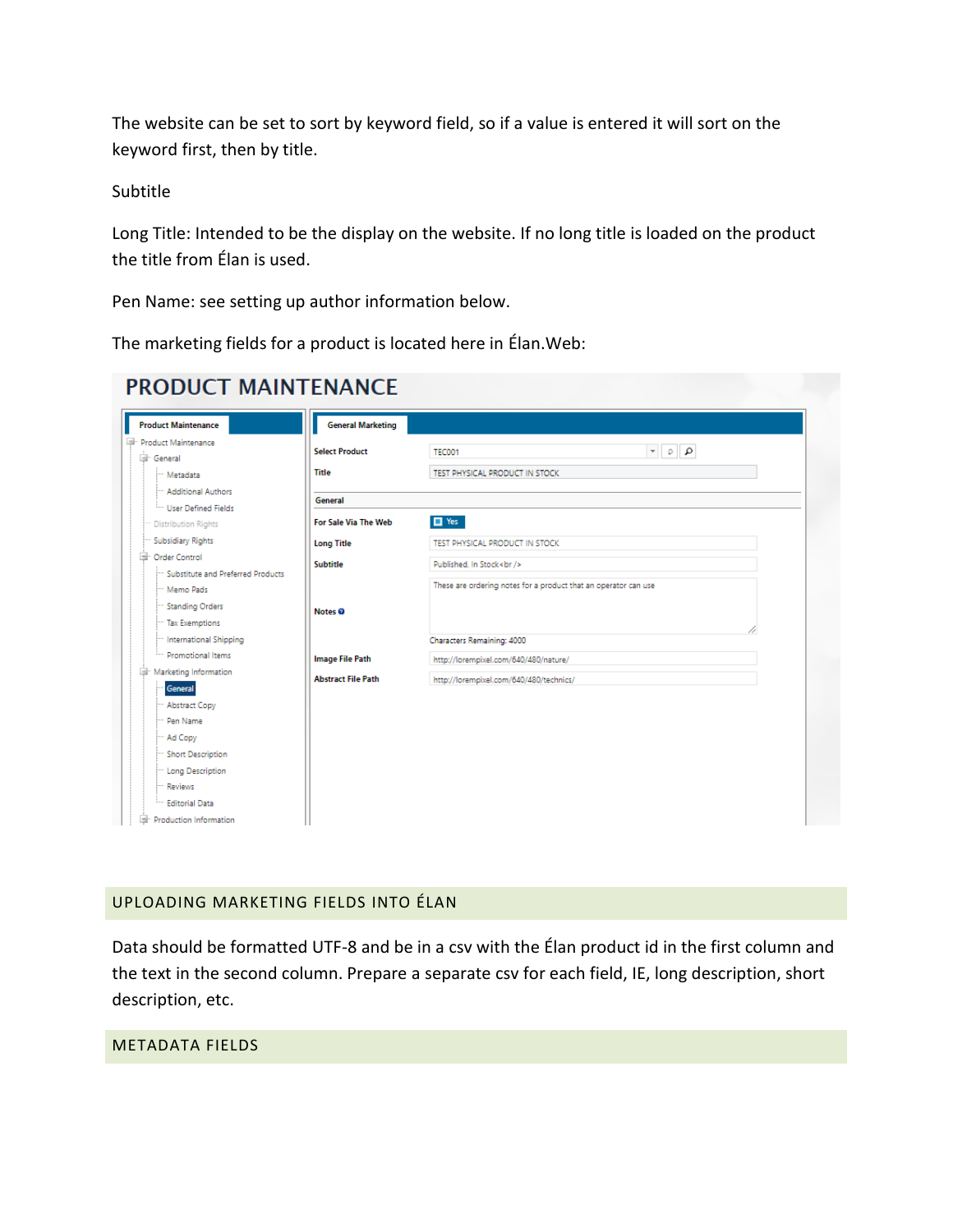Metadata fields are product attributes. These do not accept HTML characters. This data is normally imported into Élan in the set-up process.

UPC Code

Quantity Available this is synchronized to the website nightly. It is checked real-time when a product is added to the cart. In addition, when a product is added to the cart, it updates the quantity, so popular products have their quantity field synchronized more often.

Publication Date

ISBN 13 note that ISBN10 is deprecated and not supported

Production Size

Number of Pages

Weight

Product Type

Publisher Name

Pub Status

Price: Intended for the list price on the website, or the selling price if no list price is displayed

Discount Price: intended for the selling price of the product if different from the list price

Alternate Price: intended for a sale price that is below the selling price. These can be controlled by a sale campaign. See the campaign document for details.

Pricing fields are automatically calculated by the nightly synchronizer and depend on the book web services defaults. See the book web services defaults document.

# **REVIEWS**

### CUSTOMER REVIEWS

Customer reviews on the website are handled by installing DISQUS. The client is responsible for creating the DISQUS account. DISQUS reviews are tied to the product by the Élan product id, so if the website is redesigned, the reviews will move with it.

### EDITORIAL REVIEWS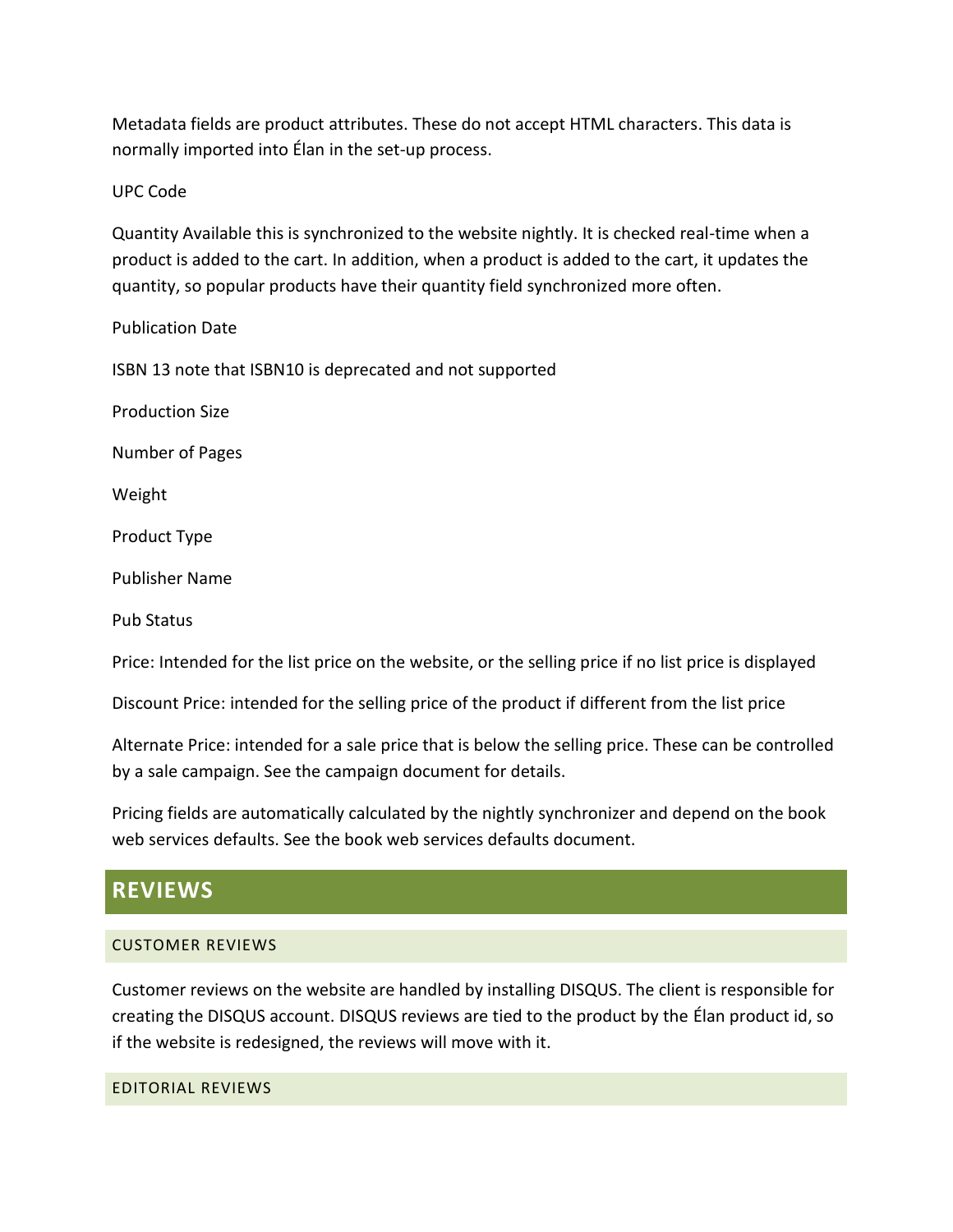Static editorial reviews can be stored in Élan. There is an import feature to import multiple reviews. Review text supports html. The website product detail page will be formatted to display the editorial reviews.

| <b>Book Product Maintenance</b>                       | <b>Book Reviews</b>                         |                                                                                                                     |                     |                                                                                                               |                                                        |                |
|-------------------------------------------------------|---------------------------------------------|---------------------------------------------------------------------------------------------------------------------|---------------------|---------------------------------------------------------------------------------------------------------------|--------------------------------------------------------|----------------|
| Product Maintenance                                   | <b>Select Product</b>                       | <b>TEC001</b>                                                                                                       |                     |                                                                                                               | $\mathbf{Q} \parallel \mathbf{Q} \parallel \mathbf{r}$ |                |
| - General                                             |                                             |                                                                                                                     |                     |                                                                                                               |                                                        |                |
| <sup>**</sup> Metadata                                | <b>Title</b>                                | TEST PHYSICAL PRODUCT IN STOCK.                                                                                     |                     |                                                                                                               |                                                        |                |
| - Additional Authors<br><b>We User Defined Fields</b> | <b>Bool</b><br><b>ED REVIEW MAINTENANCE</b> |                                                                                                                     |                     |                                                                                                               |                                                        |                |
| Distribution Rights                                   |                                             |                                                                                                                     |                     |                                                                                                               |                                                        |                |
| Subsidiary Rights                                     | <b>Review Data</b>                          |                                                                                                                     |                     |                                                                                                               |                                                        |                |
| - Order Control                                       | ID                                          |                                                                                                                     |                     |                                                                                                               |                                                        |                |
| Substitute and Preferred Products                     | Review ID<br>48                             | 62                                                                                                                  |                     | Product                                                                                                       | TEC001                                                 |                |
| - Memo Pads                                           | Reviewer ID<br>62                           | 10200                                                                                                               | $\scriptstyle\rm w$ | <b>Review Date</b>                                                                                            | 2/15/2017                                              | $\blacksquare$ |
| Standing Orders                                       | <b>Reviewer Name</b>                        | Mike Jones                                                                                                          |                     |                                                                                                               |                                                        |                |
| Tax Exemptions                                        | Media                                       | WEB (W)                                                                                                             | $\scriptstyle\rm w$ | Rating                                                                                                        | 4-Stars                                                |                |
| International Shipping                                | <b>Article Path</b>                         |                                                                                                                     |                     |                                                                                                               |                                                        |                |
| Promotional Items                                     |                                             |                                                                                                                     |                     |                                                                                                               |                                                        |                |
| - Marketing Information                               | <b>Article URL</b>                          |                                                                                                                     |                     | http://www.metronews.ca/news/toronto/2017/02/13/ontario-to-roll-out-pilot-teaching-finanical-literacy-.ht   @ |                                                        |                |
|                                                       | <b>Review Contents</b>                      |                                                                                                                     |                     |                                                                                                               |                                                        |                |
| Abstract Copy                                         |                                             |                                                                                                                     |                     |                                                                                                               |                                                        |                |
|                                                       |                                             | 骨 ♥ ※ ℡ 圓 圓 ー   ♡ ・ C' ・   _   x' × 1 1 ii  ii  三 困 ●   Normal     →   AdelleHeavy •   30px •                       |                     |                                                                                                               |                                                        |                |
| Short Description                                     |                                             | M   B / U ak   三 三 三 三 <mark>굴</mark>   启 定   는 ;= <mark>많</mark> A ㆍ のㆍ @ ・ 요ㆍ 冊 ・  Aa aA    Zoom ・ <mark>④</mark> |                     |                                                                                                               |                                                        |                |
| Long Description                                      |                                             | c reddit this!<br>G+                                                                                                |                     |                                                                                                               |                                                        |                |
|                                                       |                                             | Ontario to roll out pilot teaching financial                                                                        |                     |                                                                                                               |                                                        |                |
| <b>Editorial Data</b>                                 |                                             | literacy in Grade 10                                                                                                |                     |                                                                                                               |                                                        |                |
| Production Information                                |                                             |                                                                                                                     |                     |                                                                                                               |                                                        |                |
| Comments                                              |                                             | The move comes after a call from the Toronto Youth Cabinet for more practical financial skills in the curriculum.   |                     |                                                                                                               |                                                        |                |
| - Production Control                                  |                                             |                                                                                                                     |                     |                                                                                                               |                                                        |                |
| " Content Management                                  |                                             |                                                                                                                     |                     |                                                                                                               |                                                        |                |
| - Returns Alerts                                      |                                             | After his parents were hit hard in the 2008 financial crisis. Prakash Amarasooriva had                              |                     |                                                                                                               |                                                        |                |
|                                                       | $\lambda$ Design $\lambda$ HTML             | <b>Q</b> Preview                                                                                                    |                     |                                                                                                               |                                                        |                |
|                                                       |                                             |                                                                                                                     |                     |                                                                                                               |                                                        |                |
| Varehousing & Fulfillment                             |                                             |                                                                                                                     |                     | Reset                                                                                                         | Save                                                   | Delete         |

# **AUTHOR INFORMATION**

### AUTHOR FIELDS

Author data in Élan is set up as a customer record. The fields available on the website are:

Full Name: this is concatenated from the Firstname and Lastname fields of the customer record.

Email

Last Name: intended for sorting purposes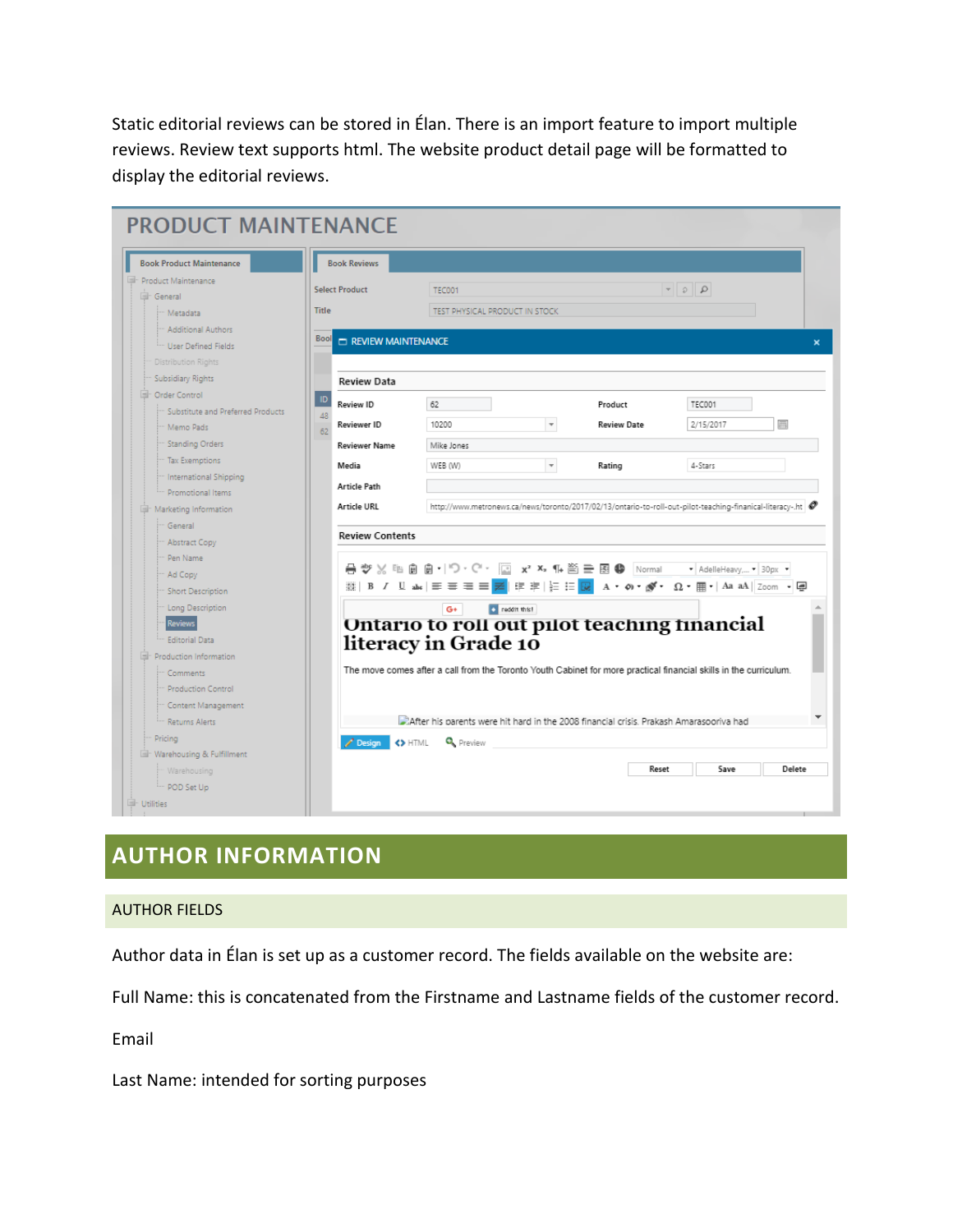### AUTHOR BIO

The Bio is loaded on to the customer record in Élan. It does not accept html characters. It can be imported. Supply a csv file formatted as UTF-8 with the Élan customer id in the first column and the bio in the second column

### AUTHOR IMAGE

An image can be uploaded but ONLY through the administrator once the product and author data have been synchronized on to the site.

### PEN NAME

Use the pen name in place of the author name. Author names set up in Élan are customer records and do not have metadata such as "editor" or "illustrator" attached. Use the pen name for this metadata, so you can have "Written by Jim Smith, Edited by Ray Jones."

The website will look at the pen name field first, and if it is empty then it will use the firstname + lastname of the author. If there is more than one author attached, it will make a list.

# **PRODUCT CUSTOM METADATA**

### PRODUCT UDF (USER DEFINED FIELDS)

A product can have up to 10 custom fields set up. Any data can be entered into these fields and displayed on the website product detail page. Custom metadata may only be displayed on product detail page, and not on the product list page (see below). An example could be an age range, where each number represents the range, the website will display the proper name.

Beginning 1 Beginning-Intermediate 2 Intermediate 3 Intermediate-Advanced 4 Advanced 5 Not Applicable 6 Multiple Levels 7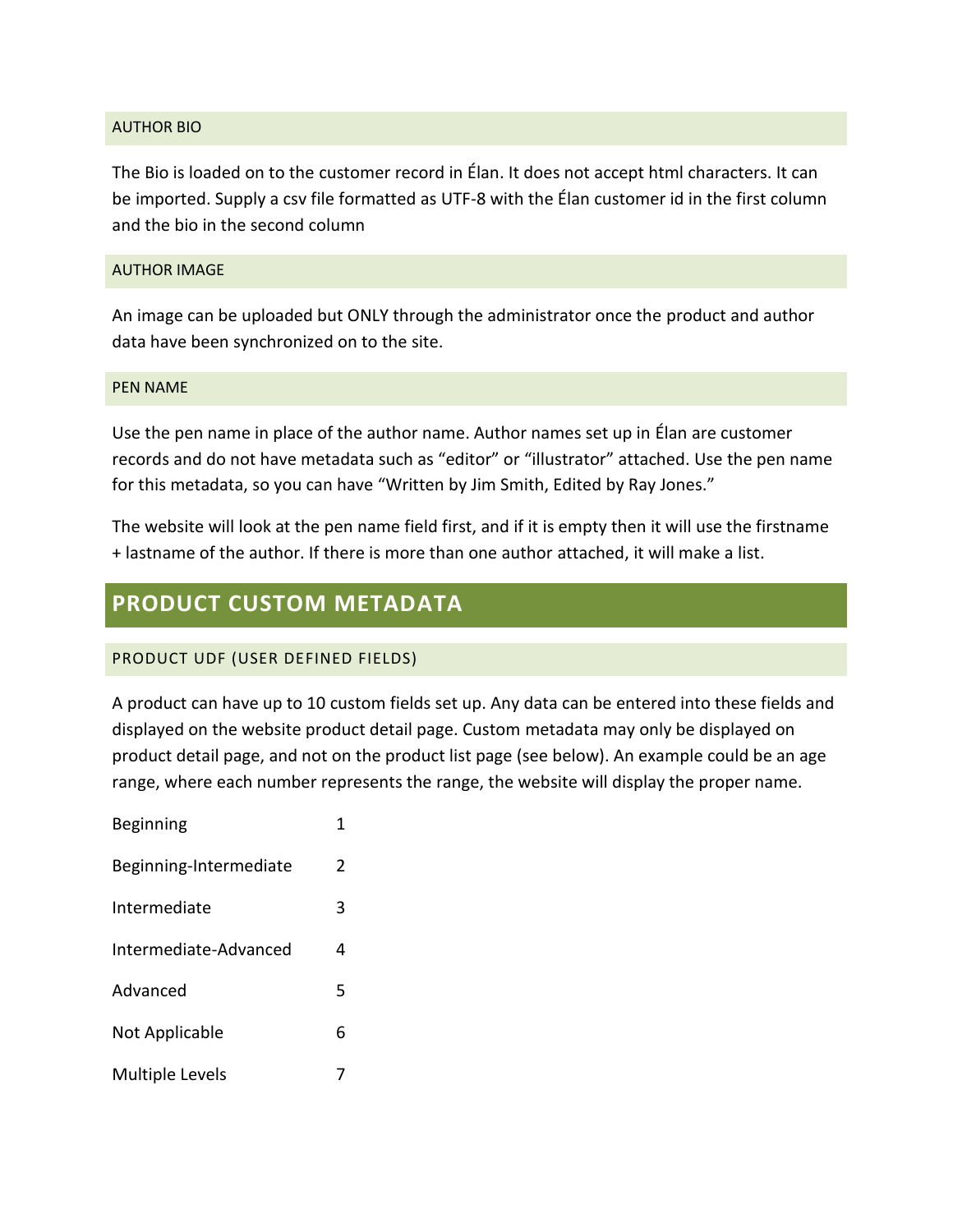### **PRODUCT IMAGES**

### FILE FORMAT

The format should be a PNG or JPG extension. Supply RGB files, do not supply CYMK formatted files that are used in printing. The optimal width is 300 pixels wide / 72 resolution. The site will thumbnail the product images with minimal distortion. The product detail page has a "zoom" feature to display the full image. If the full image is equal or smaller than the image that appears on the product detail page, the zoom feature will not appear.

The file name will match the Élan product id + extension, such as 123454.png.

If no image is available for the product, the website will display a generic "not available" image.

### UPLOAD

An FTP will be set up for your website where you can upload the images, or you can upload and delete them on individual products using the website administrator.

| <b>Add/Edit ID: 337456 Back to list</b> |                                                   |                        |               |         |               |
|-----------------------------------------|---------------------------------------------------|------------------------|---------------|---------|---------------|
| Title:                                  | <b>TEST PHYSICAL PRODUCT IN STOCK</b>             |                        |               |         |               |
| Isbn:                                   | 9781475965155                                     | Elan BookID: TEC001    | Price:        | \$14.95 |               |
| Author:                                 | <b>TECAUTHOR INDV</b>                             | Discount Price: \$7.47 |               |         |               |
| Display:                                | Last sync: 12/20/2018<br>$\overline{\mathcal{L}}$ | Keytype: NoKey/HC      |               |         |               |
|                                         |                                                   |                        |               |         |               |
| Upload an Image:                        | Choose File<br>No file chosen                     |                        | <b>Upload</b> |         | <b>Delete</b> |

/Content/Site156/ProductImages/TEC001.jpg

### **SAMPLE FILES**

### WEBSITE DISPLAY

Websites can be configured to display the sample files on the product detail page. These are optional. The sample can be a sound file (mp2), and image file (png or jpg) or a pdf.

### INSTALLING SAMPLES

Sample files are not stored in Élan, they are uploaded to the product through the website administrator. If you have a lot of sample to load at once, you can upload samples through an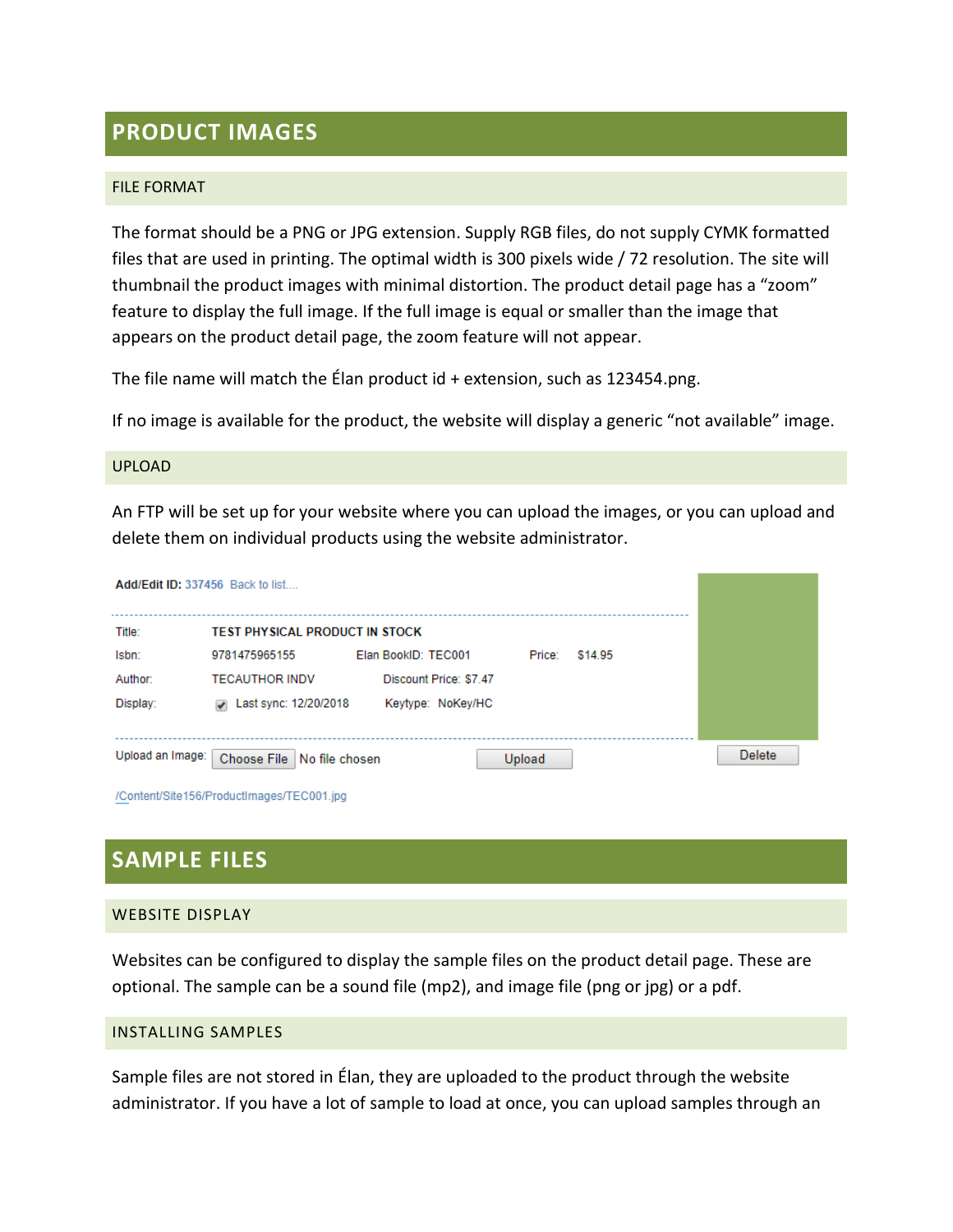ftp and will run a loader to install them. The format of the files is Élan Product ID plus extension. If more than one is loaded on to the product, they can have a 1, 2 etc. such as

12345\_1.pdf

12345\_2.pdf

# **BASIC DISPLAY PAGES**

### HEADER AND FOOTER

This design is usually supplied by the customer. This must be designed responsive to collapse to a 250px phone size, so it is constructed in the website build process and is not typically changeable by an end user. Content within the header and footer can be changed from within the website administrator.

Styling customer can be provided access to an override style sheet which will be loaded after the standard style sheet. This enables the customer to add their own emphasis to content. This access must be requested.

Font can be determined by the customer, an is usually a Google font. Other font foundries may be used on a case by case basis.

Typical elements include login/logout controls and a shopping cart link which shows the total number of items in the cart, quantity included.

### HOME PAGE

Customers may provide specification on features on the home page. The page design is configured on the website build and is not changeable by an end user.

Placard Slider this is intended to be a sliding billboard of advertisements. They are maintained through the content administrator. They scroll at a predetermined rate. They are clickable to any URL, which is set up in the content administrator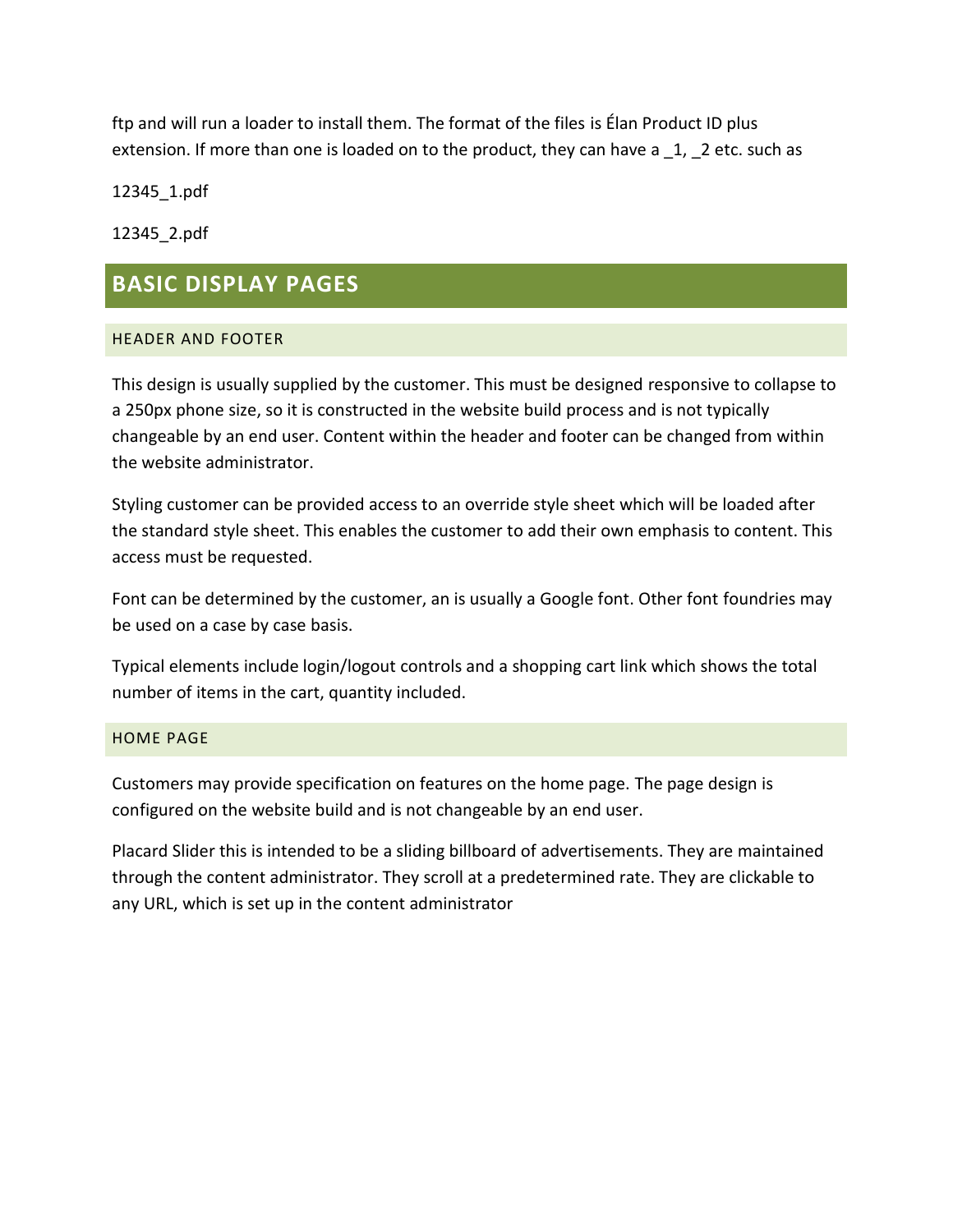



Product Slider typically this is mapped to a browse category that is set up in Élan. Products in the browse category display in the list. (see browse category document) Site customers can click the arrows to cycle through the products. Typical information is the image, the title, the author, the price and an add to cart button. The metadata is configured on the website build and is not changeable by an end user.

### PRODUCT DETAIL PAGE

This page contains the data points for a product. All fields listed above in the data load section are available on the product detail page. We provide a start design and the customer can request specific elements. This must be designed responsive to collapse to a 250px phone size, so it is constructed in the website build process and is not changeable by an end user.

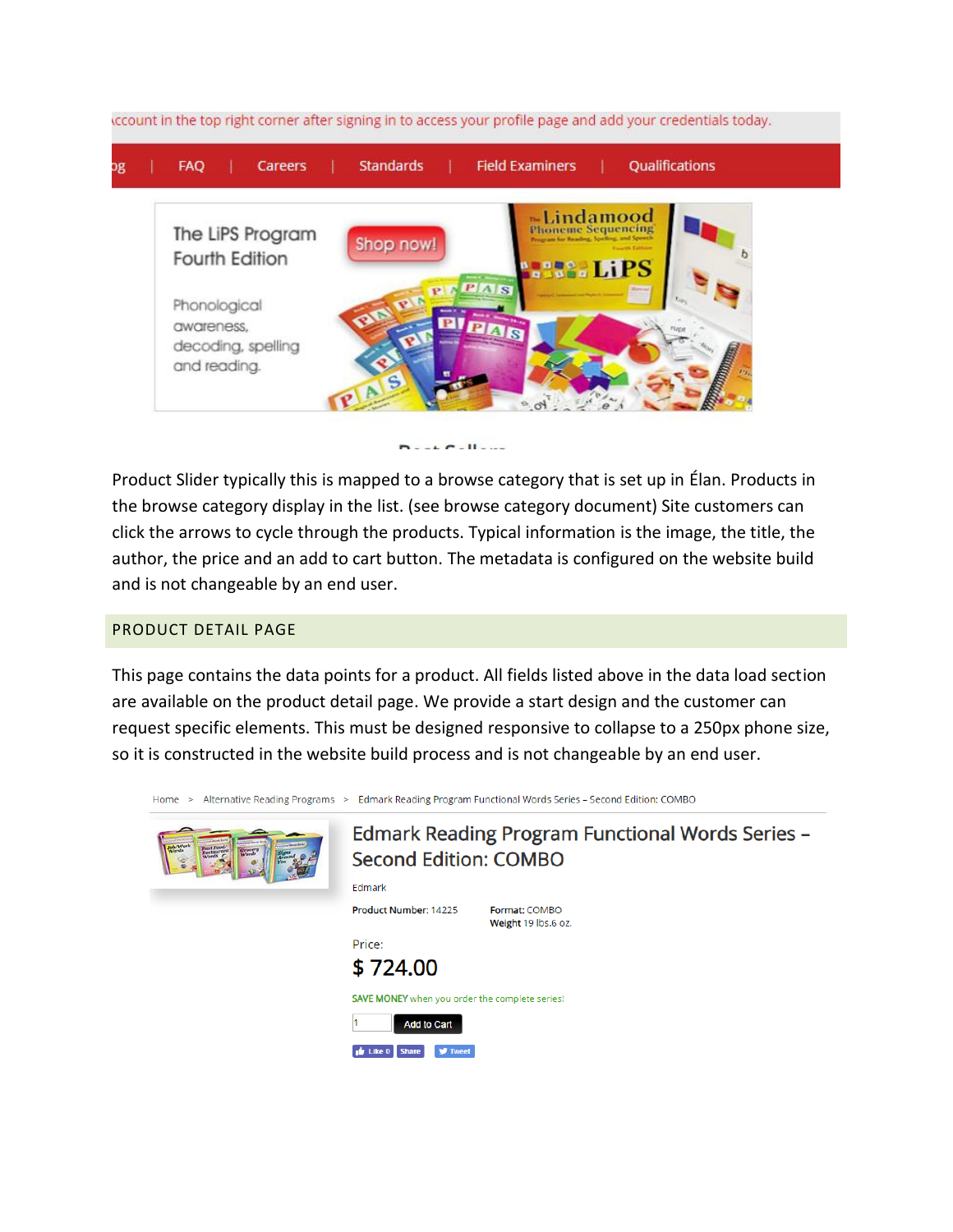The detail page incorporates SEO tagging. Tagging can be customized globally for the site and not for specific products.

The URL is created by taking the long title, removing html and shortening to 255 chars max.

https://www.melbay.com/Products/20439M/tommy-emmanuel-fingerstyle-guitarmethod.aspx

Any description + aspx will work after the product id, so this is valid as well:

https://www.melbay.com/Products/20439M/Default.aspx

Title tag has title + site name. Can include author name as well.

<head id="ctl00\_Head1"><title> Tommy Emmanuel Fingerstyle Guitar Method Book + Online Audio - Mel Bay Publications, Inc. : Mel Bay </title>

Keywords: a concatenation of the browse category names this product is in, and the contents of the ad copy field

<meta id="ctl00\_MetaKeywords" name="keywords" content="incomparable, australian, guitarist, tommy, emmanuel, presents, four, fingerstyle, exercises, plus, arrangement, classic, tune, freight, train, two, signature, compositions-, mister, guitar, dixie, mcguire, book, serve, either, reference, tex" />

Description: contains either the Abstract field, or if no value is on the abstract, then it takes the first 250 chars of the long description, removing all html tagging.

<meta id="ctl00\_MetaDescription" name="description" content="Tommy Emmanuel Fingerstyle Guitar Method Book + Online Audio - Mel Bay Publications, Inc. : Mel Bay The incomparable Australian guitarist Tommy Emmanuel presents four fingerstyle exercises plus an arrangement of the classic tune Freight Train and two signature compositions- Mister Guitar and Dixie McGuire. This book would serve either as a reference tex" />

Canonical url: If there are multiple paths to this page, this defines the authoritative path.

<link rel="canonical" href="https://www.melbay.com/Products/20439M/tommy-emmanuel-fingerstyle-guitarmethod.aspx"/>

Open Graph tags. These supply information to the Facebook widget and other widgets, such as which image to display

```
<meta property="og:image" 
content="https://www.melbay.com/Content/Site170/ProductImages/20439M.jpg" />
        <meta property="og:image:width" content="300" />
        <meta property="og:image:height" content="400" />
        <meta property="og:title" content="Tommy Emanuel Fingerstyle Guitar Method" />
```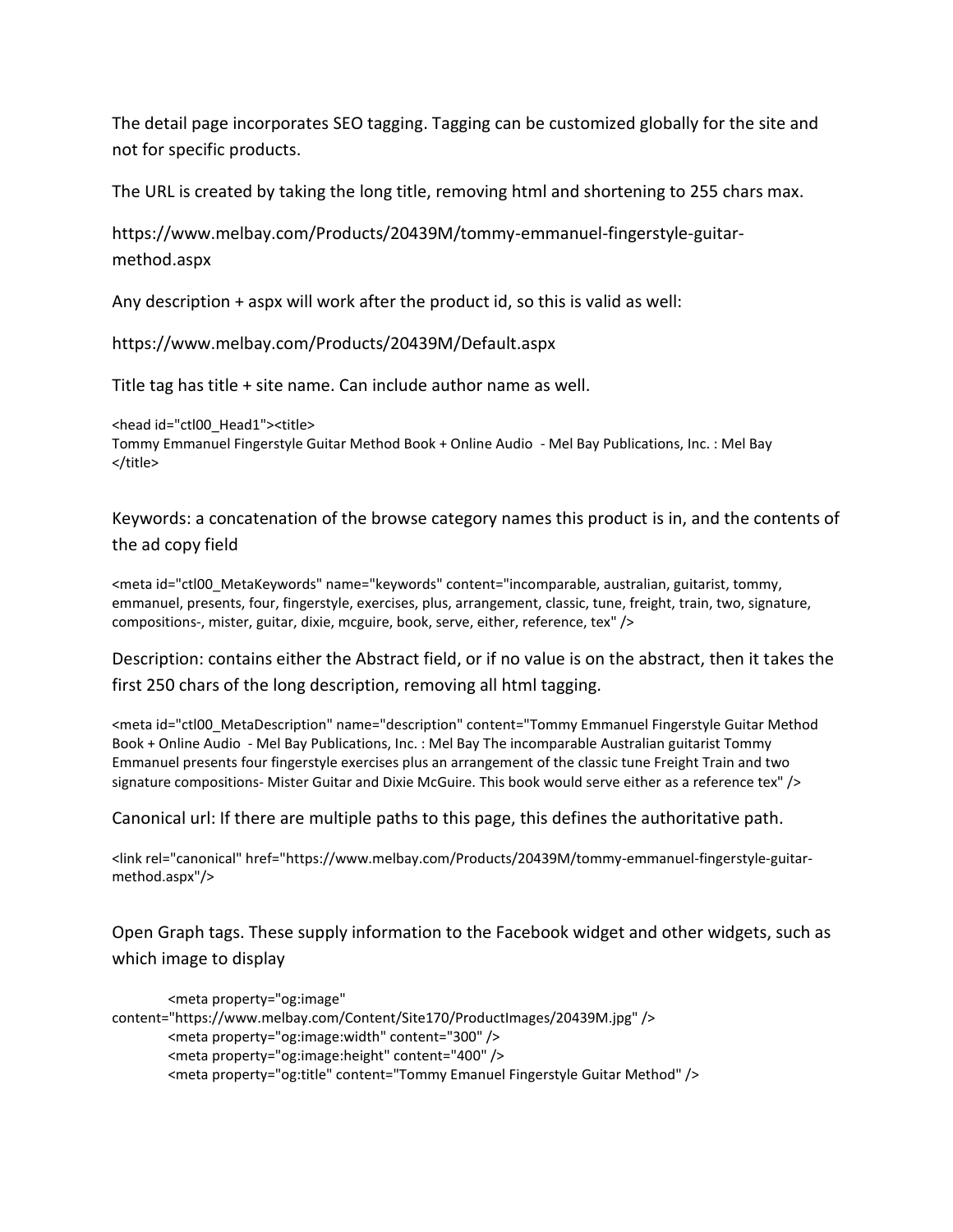<meta property="og:url" content=":https://www.melbay.com/Products/20439M/tommy-emmanuelfingerstyle-guitar-method.aspx />

<meta property="og:description" content="The incomparable Australian guitarist Tommy Emmanuel presents four fingerstyle exercises plus an arrangement of the classic tune Freight Train and two signature compositions- Mister Guitar and Dixie McGuire...." />

### PRODUCT LIST PAGE

This page displays by choosing a category in a menu or link, or by performing a site search. Not all product details are available on a list item. We provide a start design and the customer can request specific elements. This must be designed responsive to collapse to a 250px phone size, so it is constructed in the website build process and is not changeable by an end user.

The page can display sub-categories of a category. It also displays a trail of categories.

The page can display a header for the category which can be set up in the website administrator.

The default sort is by title ascending. You can also choose these as the default sort.

Price ascending

Price descending

Publication date descending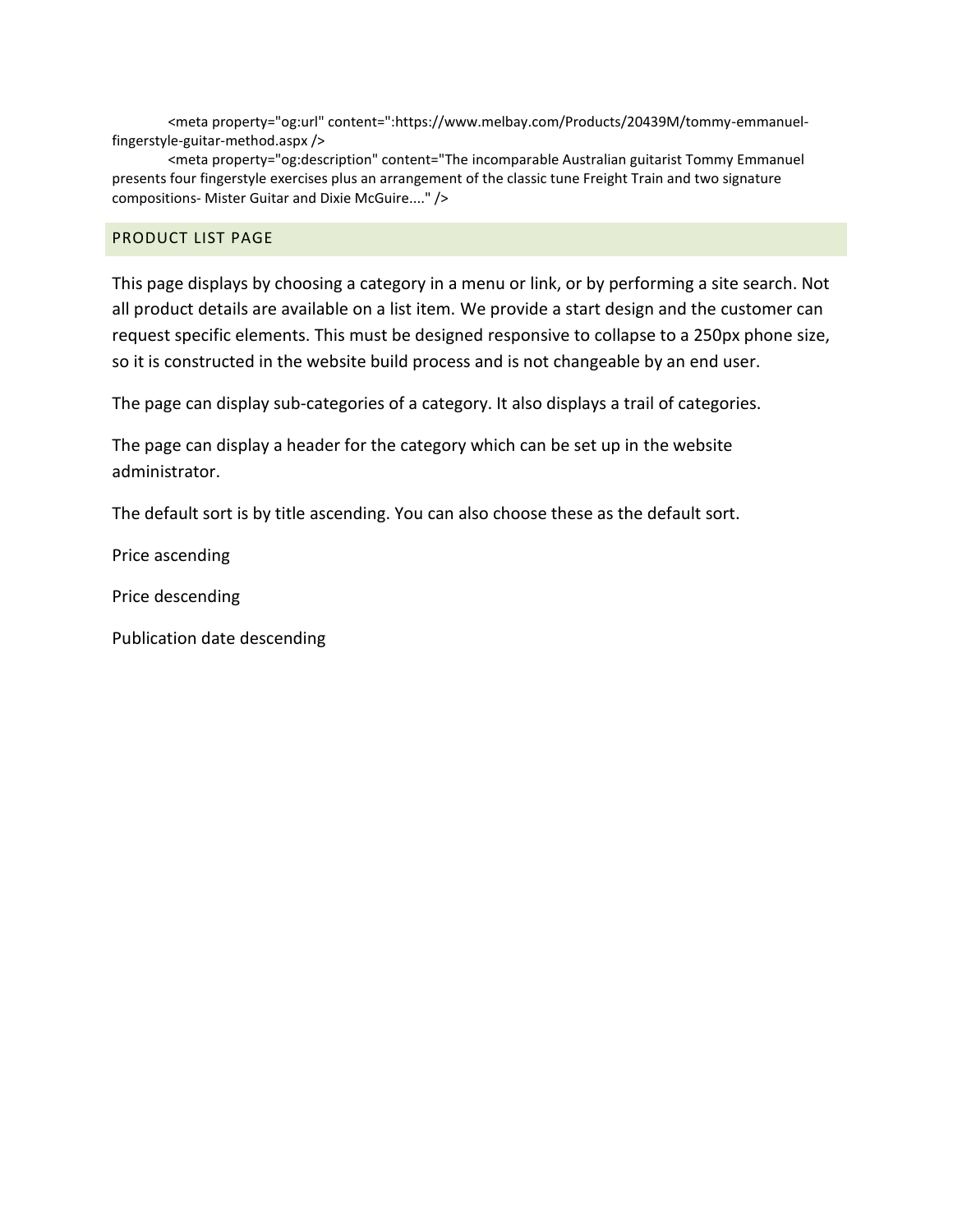Home > Alternative Reading Programs



# **Alternative Reading Programs**

| Sort By:           | Title                    | ▼                                              | Products Per Page:                        | 15 v As Grid   List |
|--------------------|--------------------------|------------------------------------------------|-------------------------------------------|---------------------|
|                    | Displaying 1 to 15 of 30 |                                                |                                           | $2^{\circ}$         |
|                    |                          |                                                | Edmark Reading Program Functional Words   | Add To Cart         |
|                    |                          | By Edmark<br>Product ID: 14225<br>Type: COMBO  |                                           | \$724.00            |
|                    |                          | SAVE MONEY when you order the complete series! |                                           |                     |
|                    |                          | Learn More                                     |                                           |                     |
| V a important with | <b>Richmond</b>          | Product ID: 14601                              | Edmark Reading Program, 2E: ONLINE - 1 St | Add To Cart         |
|                    | Junevoice                | Type: ERPAU                                    |                                           | \$129.00            |
| SEO content:       |                          |                                                |                                           |                     |

<title>New Titles : Mel Bay</title> <meta id="ctl00\_MetaKeywords" name="keywords" content="New Titles" /> <meta id="ctl00\_MetaDescription" name="description" content="New Titles" />

### SITE PAGE

These pages can be set up by a content administrator. You enter the html and typically apply a target area to the content, so a friendly URL is created.

A site page is typically a page such as "About Us" that is an ENTIRE PAGE on the website. This is different than a Text Block (see below) which is a block of content that is a PART of a page.

Click the edit icon to edit a site page (red box)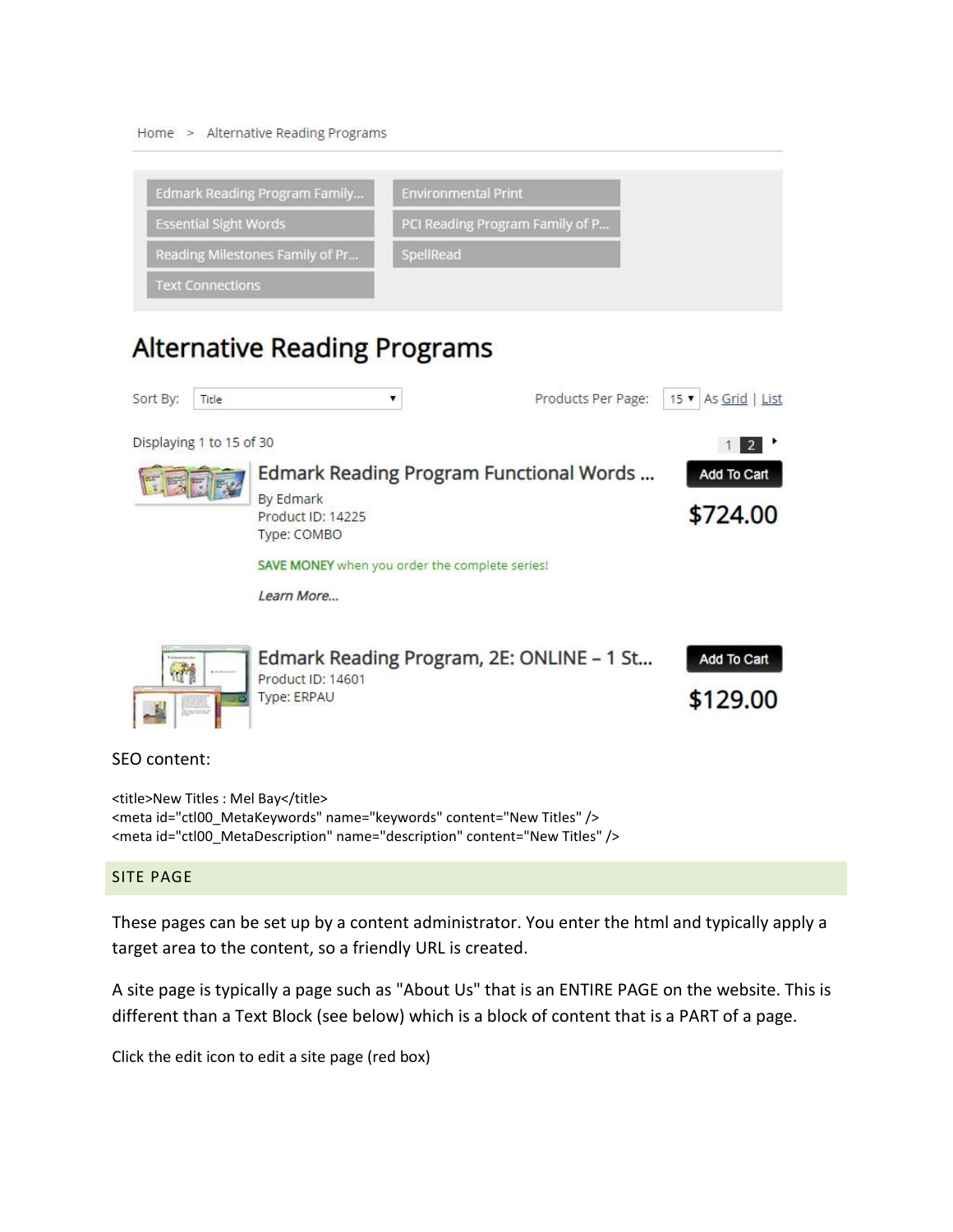#### Edit / Delete Site Page

Use the table below to view the records in the database. Edit the item by clicking:  $\mathbb Z$  then click the update button. Delete by clicking edit, then use the delete button.

Show NOT APPROVED only Results: 1 - 14 of 14

| <b>Article Date</b> | <b>Title</b>             | Article ID | <b>Approved YN</b> | Edit         |
|---------------------|--------------------------|------------|--------------------|--------------|
| 06-14-2012          | Donate                   | $3168 - 0$ | ٧                  | $\mathbb{Z}$ |
| 06-14-2012          | <b>Request A Catalog</b> | $3166 - 0$ | ٧                  | EZ.          |
| 06-14-2012          | eBooks                   | $3167 - 0$ | Y                  | ₽            |
| 06-13-2012          | Part-5 Our Story         | $3164 - 0$ | ٧                  | ₽            |
| 06-13-2012          | Part-4 Our Story         | $3163 - 0$ | Y                  | ₽            |
| 06-13-2012          | Part-3 Our Story         | $3162 - 0$ | v                  | ₽            |
| 06-13-2012          | Part-2 Our Story         | $3161 - 0$ | v                  | ₽            |
| 06-13-2012          | Part-1 Our Story         | $3160 - 0$ | v                  | ₽            |

### ADDING/EDITING A SITE PAGE:

**Item Title (for list):** this is what shows up on the Site Page List page, so use something meaningful so you can find items in the list.

**Display Title:** is what shows up on the header of the page, and in the browser title bar on the site. This appears in the meta description tag.

**Create Date:** Today's date is the default. If you enter a date that's in the future, the article will not be available on the site until the date = today.

**Expire Date:** [optional] Enter a date if you want the article to stop appearing on that date.

**Site Group:** Assign a target area for this content. If you do that you can use an easier url:

| $\Theta$ SITE GROUPS  |            |                      |      |
|-----------------------|------------|----------------------|------|
| Available Site Groups |            | Selected Site Groups |      |
| About Full            | $Add$ >    | About                | Edit |
| Mobile                | $<$ Remove |                      |      |
|                       | Remove all |                      |      |
|                       |            |                      |      |

Exact url:

https://www.melbay.com/Pages/Item/3234/Contact-Us.aspx

Friendly URL, concatenates the about group plus the Item Title with spaces replaced with underscores:

https://www.melbay.com/Pages/About/Contact\_Us.aspx

To see the URL for the page, click on the ID in the upper left (underlined in red). It will pop a new window with the page displayed on the site.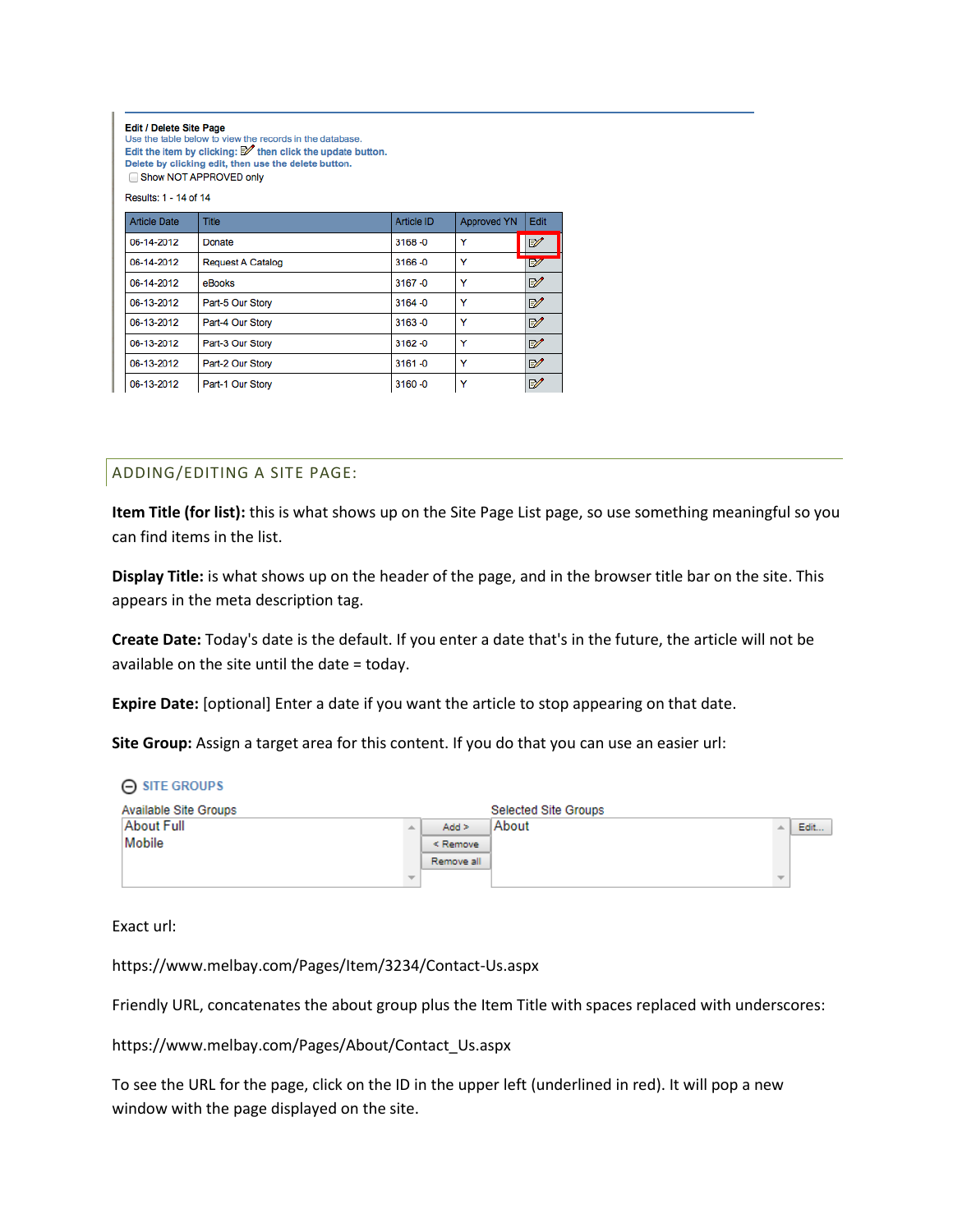| <b>Site Pages</b><br><b>Content Blocks</b><br><b>Products</b><br><b>Site Admin</b><br><b>SuperAdmin</b><br><b>Users</b><br>Logout                                                                                                                                                                                                                                                        |  |
|------------------------------------------------------------------------------------------------------------------------------------------------------------------------------------------------------------------------------------------------------------------------------------------------------------------------------------------------------------------------------------------|--|
| Add/Edit Site Page ID: 3234<br>To add, enter a description in the box below and click the "Add New" button.                                                                                                                                                                                                                                                                              |  |
| Update<br><b>Delete</b>                                                                                                                                                                                                                                                                                                                                                                  |  |
| $\Theta$ CONTENT DETAILS                                                                                                                                                                                                                                                                                                                                                                 |  |
| Item Title (for list): Contact Us                                                                                                                                                                                                                                                                                                                                                        |  |
| Display Title:<br>Contacting Mel Bay Publications                                                                                                                                                                                                                                                                                                                                        |  |
| Create Date:<br>7/13/2012                                                                                                                                                                                                                                                                                                                                                                |  |
| Expire Date:                                                                                                                                                                                                                                                                                                                                                                             |  |
| $\overline{\Omega}$   B $I$ U $\mathsf{x}^i$   $\overline{\equiv}$ $\overline{\equiv}$   $\equiv$   $\equiv$   $\equiv$ Fontfamily $\overline{\phantom{a}}$ , $\overline{\phantom{a}}$ , $\overline{\phantom{a}}$ , $\Delta$ , $\parallel$ $\otimes$ @ $\otimes$ $\cap$ $\cap$ $Q$<br>*** * <sup>*</sup> * - ヹ゚   = =   :'' - : 3-   <sup>!</sup> n n' ''               <b>① ①</b> @ @   |  |
| You can contact us in any of the ways below.                                                                                                                                                                                                                                                                                                                                             |  |
| By E-mail:                                                                                                                                                                                                                                                                                                                                                                               |  |
| Send e-mail to: email@melbay.com                                                                                                                                                                                                                                                                                                                                                         |  |
| By Phone: 1-800-8-MEL-BAY (1-800-863-5229)<br>Call us toll-free at 1-800-8-MEL-BAY (1-800-863-5229) from the US or Canada. International<br>customers should use our toll line at 1-636-257-3970 (long distance charges will apply). Mel Bay<br>sales and customer service representatives are available from 8 AM to 4:30 PM Central Time<br>Monday through Friday, excluding holidays. |  |
| By Fax: 636-257-5062                                                                                                                                                                                                                                                                                                                                                                     |  |
| Our fax machine is always available, 24 hours a day, 7 days a week. Faxes received after business<br>hours will be processed the next business day.                                                                                                                                                                                                                                      |  |

### WARNING MESSAGE:

If your article is TEXT (in the WYSIWYG editor) you may see an orange warning message saying your html is not well-formed. If you receive this message your article will still draw on the site but *may* have problems in browsers such as Firefox and Safari. It's best to try to clean up the bad spots if you can. Most of the time its things such as:

<p>>>
sholding</p>>
kb>this is bolding</p>

Note that the bolding tag is closed outside the paragraph tag. It should look like this:

<p> <br />b>this is bolding</b></p> so the tags "nest" properly.

### TEXT BLOCK

These are smaller areas of content, for example, the items on the slide show rotator on the home page. You CREATE the content and the APPLY the target area.

This lists the content blocks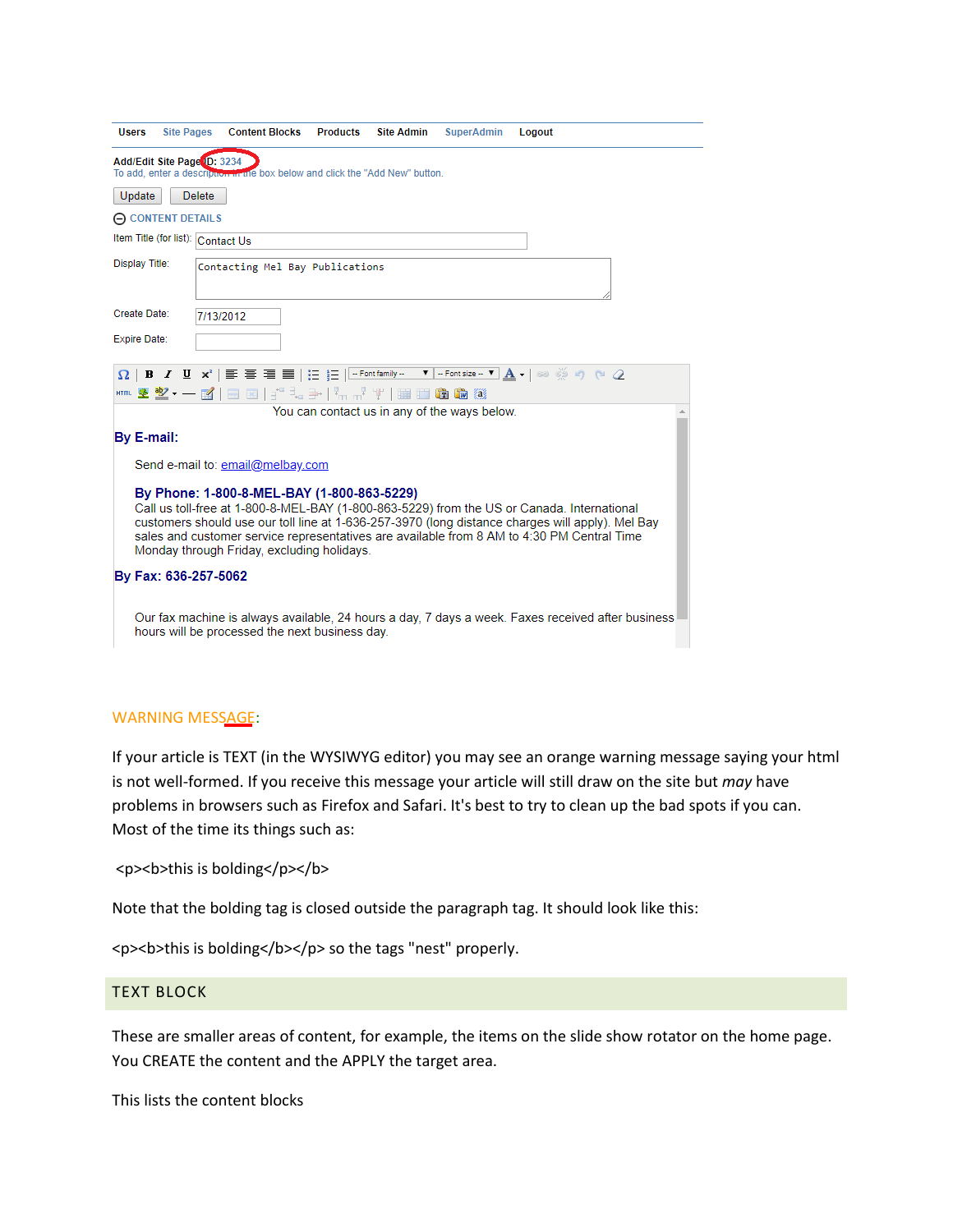| <b>Transactions/Users</b><br><b>Site Pages</b> | <b>Content Blocks</b>                                                       | <b>Products</b> | <b>Site Admin</b> | <b>SuperAdmin</b> | Logo |
|------------------------------------------------|-----------------------------------------------------------------------------|-----------------|-------------------|-------------------|------|
| Search list on:                                | <b>Add Content/Text Block</b><br><b>List Content Blocks</b><br>---          |                 |                   |                   |      |
| <b>Target Area:</b><br>Any Type                | <b>List / Edit Marketing/Text Blocks</b><br><b>Add Marketing/Text Block</b> |                 |                   |                   |      |
| Content ID:                                    | ---<br><b>Add / Edit Target Areas</b>                                       |                 |                   |                   |      |

**Edit / Delete**<br>Use the table below to view the records in the database.<br>Edit the Content Block by clicking:  $\mathbb{Z}^{\prime}$  then click the update button.<br>Delete by clicking edit, then use the delete button.

| <b>Article Date</b> | <b>Title</b>             | Article ID | Edit         |
|---------------------|--------------------------|------------|--------------|
| 06-07-2012          | Placard 1                | 3117       | ₽            |
| 06-07-2012          | Placard 2                | 3118       | ₽            |
| 06-07-2012          | Right Column Ad 1        | 3119       | ₽            |
| 06-07-2012          | <b>Right Column Ad 2</b> | 3120       | $\mathbb{F}$ |
| 06-14-2012          | Right Column Ad 3        | 3165       | ₽            |

### *Edit Content Block*

You can view what area the content is assigned to by going to Target Areas (bottom of page). If you want to temporarily disable the content without deleting it, just remove the target area and update the block.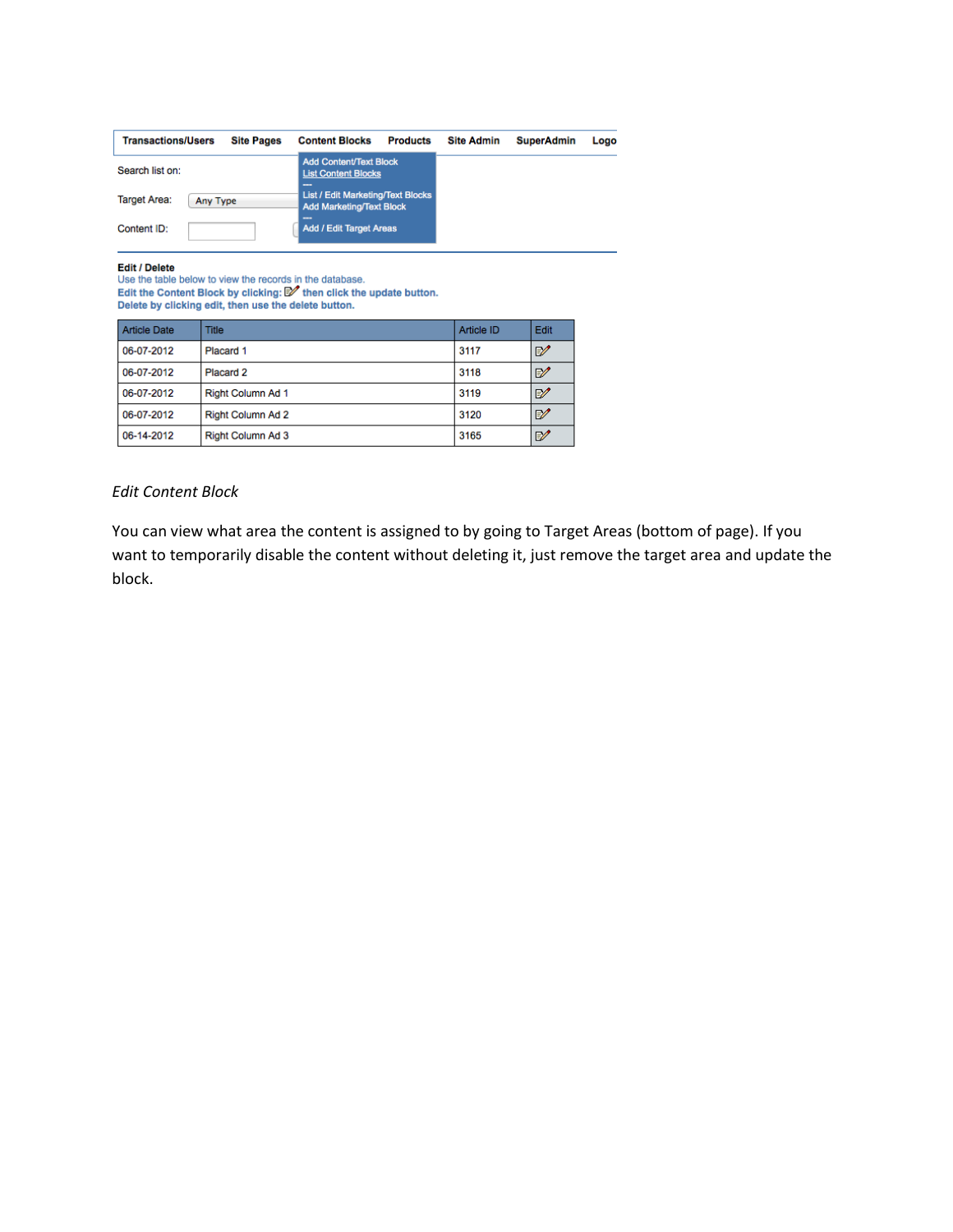| Update         | <b>Delete</b>                                                            |            |                       |                                                                                                                                                          |            |
|----------------|--------------------------------------------------------------------------|------------|-----------------------|----------------------------------------------------------------------------------------------------------------------------------------------------------|------------|
| Title:         | Placard 1                                                                |            |                       |                                                                                                                                                          |            |
| Create Date:   | 6/7/2012                                                                 |            |                       |                                                                                                                                                          |            |
| $\Theta$ FILES |                                                                          |            |                       |                                                                                                                                                          |            |
| Upload a file: |                                                                          | Browse     |                       |                                                                                                                                                          |            |
| Click To:      | http://www.forwardmovement.org<br>ContentBlocks/Placard1_00000020267.jpg |            |                       | New Window                                                                                                                                               | px padding |
|                |                                                                          |            | fish, flaws           | <b>CHECK OUT</b><br><b>THE NEW</b><br><b>INFUSE BIBLE</b><br><b>STUDY SERIES!</b><br><b>SAVE 50% ON YOUR</b><br><b>FIRST ORDER</b><br>WITH CODE INFUSES0 |            |
|                |                                                                          |            |                       | See details<br>and sample<br>chapter                                                                                                                     |            |
| A TARGET AREAS |                                                                          |            |                       |                                                                                                                                                          |            |
|                | Available Target Areas                                                   |            | Selected Target Areas |                                                                                                                                                          |            |
|                | <b>Right Column Ads</b><br>Subscription Page Header                      | $Add$ >    | Home Page Placard     | Edit                                                                                                                                                     |            |
|                |                                                                          | < Remove   |                       |                                                                                                                                                          |            |
|                |                                                                          | Remove all |                       |                                                                                                                                                          |            |

When you add a new content block, give it a title, upload an image file (sized properly to the area you're adding to), add the click thru URL and make sure you apply the necessary target area to the content. Then select "Add New"

| <b>Add New</b>                           |                                              |                      |                              |                        |            |
|------------------------------------------|----------------------------------------------|----------------------|------------------------------|------------------------|------------|
| Title:                                   |                                              |                      |                              |                        |            |
| <b>Create Date:</b>                      | 6/27/2012                                    |                      |                              |                        |            |
| $\Theta$ FILES                           |                                              |                      |                              |                        |            |
| Upload a file:                           |                                              | Browse               |                              |                        |            |
| Click To:                                |                                              |                      |                              | <b>New Window</b><br>∩ | px padding |
|                                          |                                              |                      |                              |                        |            |
| <b>TARGET AREAS</b><br>$\left( -\right)$ |                                              |                      |                              |                        |            |
|                                          | <b>Available Target Areas</b>                |                      | <b>Selected Target Areas</b> |                        |            |
|                                          | Home Page Placard<br><b>Right Column Ads</b> | $Add$ ><br>$D$ amaun |                              | Edit                   |            |
|                                          | Subscription Page Header                     | Remove all           |                              |                        |            |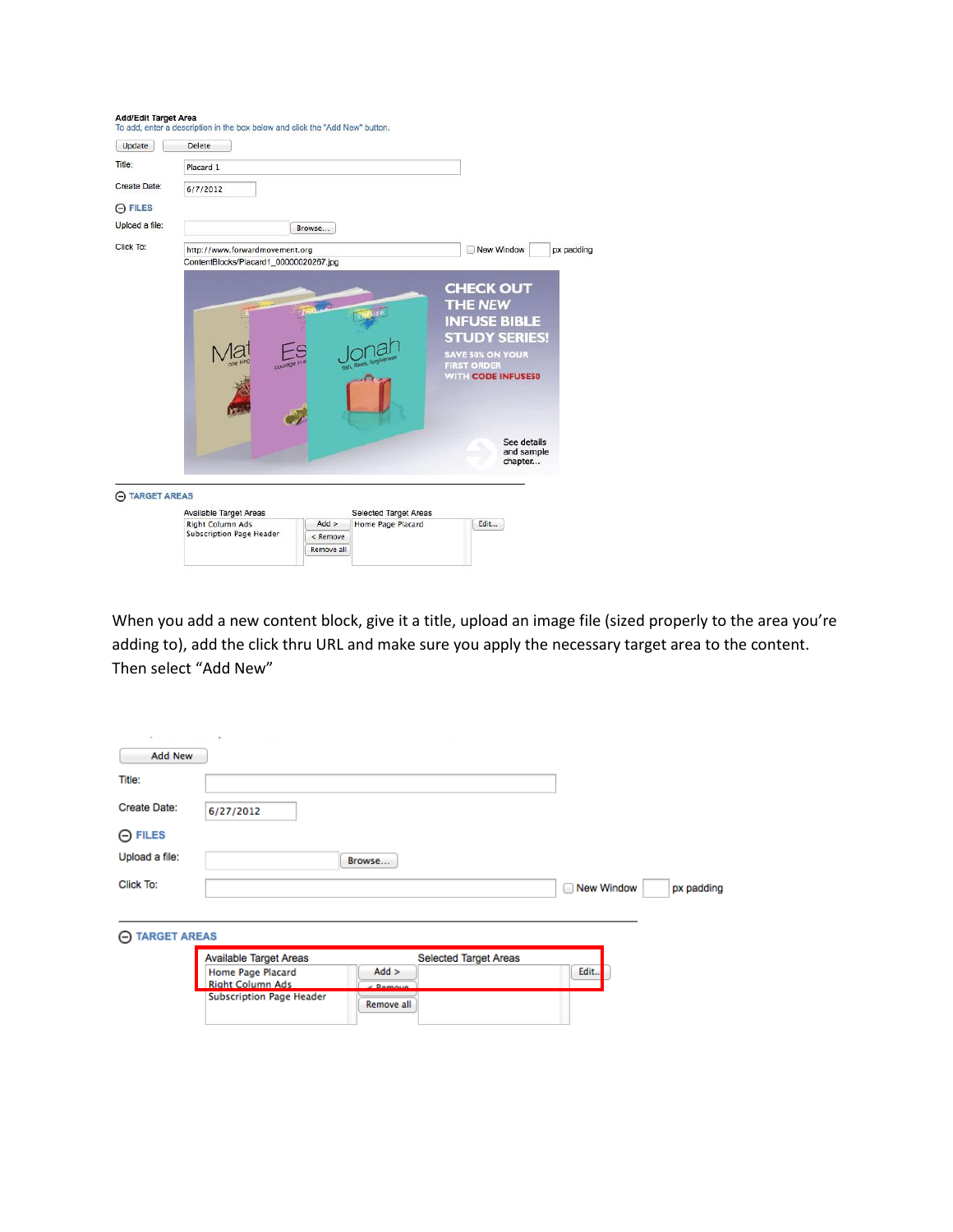# **LIKE FORMATS**

### USING THE MASTER PRODUCT FOR LIKE FORMATS

Like formats are Paperback vs Hardcover. Many times, a site will sell both formats. This can cause duplication on a list page because there will be one entry for each.

Use the master page in Élan to link the formats with one master product.

The master product would be the Élan product id for the hardcover, then the paperback version is installed under the master product.

Create a master product id in Élan which is the SAME as the lead product of the formats

Élan Product id for hardcover: 1234

Then add this master product id to all the formats INCLUDING the lead format.

| UPC                               | SKU-TEC001    |                                                                                 |
|-----------------------------------|---------------|---------------------------------------------------------------------------------|
| <b>Master Product</b>             | TEC001        |                                                                                 |
| <b>Master Product Description</b> | ID            | Description                                                                     |
| <b>Circ Publication</b>           | <b>TEC001</b> | Test same product different formats TEC001 hard copy<br>TEC002 digital (TEC001) |
| <b>Publicher ID</b>               |               | $=$ Items 1-1 out of 1<br>$\overline{\phantom{a}}$                              |

The website can then eliminate the duplicates from the list page, and the product detail page will be the lead product with the all the formats offered on that one page.

# **RELATED PRODUCTS**

### USING RELATED PRODUCTS IN ÉLAN

To create related products in the website, add the product id's as related products in Élan.

These will display on the product detail page. The display is automatically reciprocal, so if you set up only one of the products with the related products, the product detail page of the related product will also show the products. So, you don't have to set them up on all products in Élan, just on one of them.